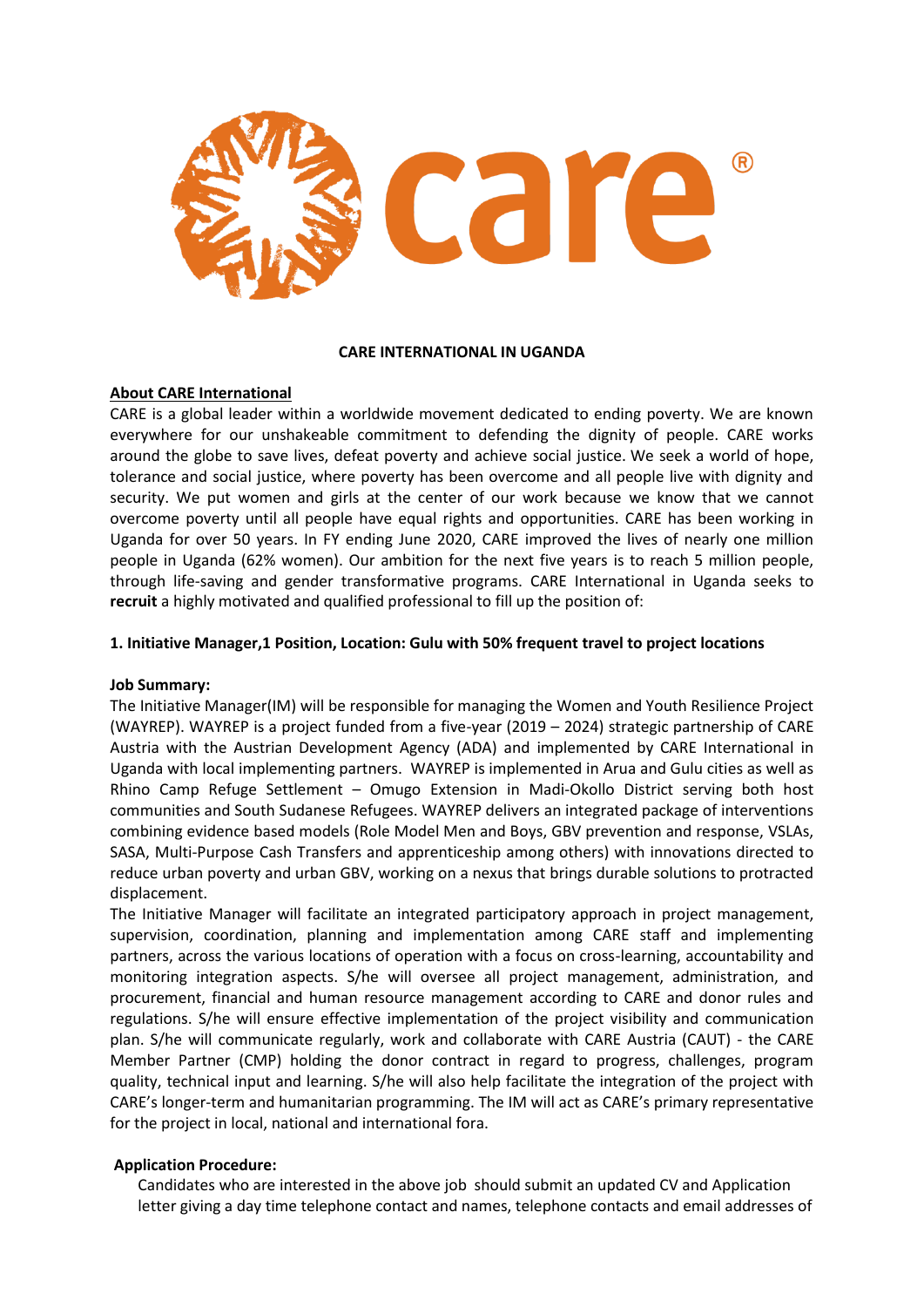3 (three) work related referees only through our recruitment email:(**[ugarecruitment@care.org](mailto:ugarecruitment@care.org)**)

clearly indicating **Initiative Manager-WAYREP in the email subject**. The deadline for submitting CVs is **9 th April, 2021.** For any questions please call our office on 0312258100/150.

**CARE IS AN EQUAL OPPORTUNITIES, GENDER SENSITIVE, CORRUPTION, SEXUAL EXPLOITATION AND ABUSE INTOLERANT EMPLOYER.** *Please Note that CARE International in Uganda does not ask any applicant payment for any recruitment process*

**N.B: Refer to the Job description below for more details about the job**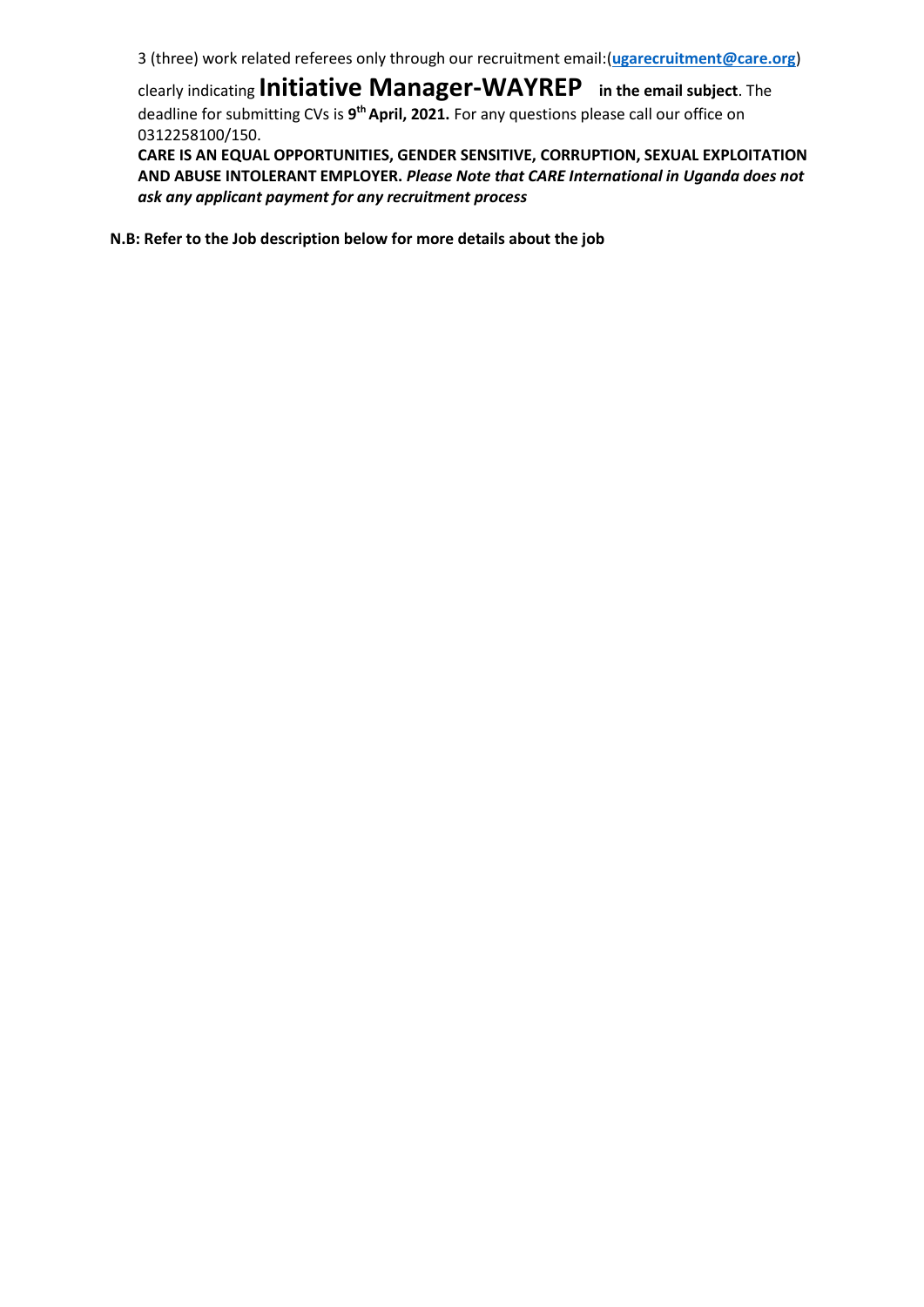| <b>Job Position Title</b>   | Initiative MANAGER - WAYREP           |            |     |                |  |                  |
|-----------------------------|---------------------------------------|------------|-----|----------------|--|------------------|
| Name of Job Holder          |                                       |            |     |                |  |                  |
| Date of Hire                |                                       |            |     |                |  |                  |
| <b>Job Grade and Step</b>   |                                       |            |     |                |  |                  |
| Department/Program          | <b>Gender JUSTICE</b>                 |            |     |                |  |                  |
| <b>Duty Station</b>         | Gulu with 50% travel to project sites |            |     |                |  |                  |
| <b>Supervisor</b>           | <b>Program Manager</b>                |            |     |                |  |                  |
| <b>Supervisees</b>          | <b>Specialists</b>                    |            |     |                |  |                  |
| Status of JD                |                                       | <b>New</b> | X   | <b>Revised</b> |  | <b>No Change</b> |
| <b>Expected travel time</b> |                                       |            | 50% |                |  |                  |
| Date submitted to HR        | <b>March 2021</b>                     |            |     |                |  |                  |

### **ABOUT CARE INTERNATIONAL IN UGANDA**

CARE is a global leader within a worldwide movement dedicated to ending poverty. We are known everywhere for our unshakeable commitment to defending the dignity of people. CARE works around the globe to save lives, defeat poverty and achieve social justice. We seek a world of hope, tolerance and social justice, where poverty has been overcome and all people live with dignity and security. We put women and girls at the centre of our work because we know that we cannot overcome poverty until all people have equal rights and opportunities. CARE has been working in Uganda for over 50 years. In FY ending June 2020, CARE improved the lives of nearly one million people in Uganda (62% women). Our ambition for the next five years is to directly reach 2 million people and indirectly impact over 5 million people, through our life-saving and gender transformative programs.

#### **JOB SUMMARY**

The Initiative Manager will be responsible for managing the Women and Youth Resilience Project (WAYREP). WAYREP is a project funded from a five-year (2019 – 2024) strategic partnership of CARE Austria with the Austrian Development Agency (ADA) and implemented by CARE International in Uganda with local implementing partners. WAYREP is implemented in Arua and Gulu cities as well as Rhino Camp Refuge Settlement – Omugo Extension in Madi-Okollo District serving both host communities and South Sudanese Refugees. WAYREP delivers an integrated package of interventions combining evidence based models (Role Model Men and Boys, GBV prevention and response, VSLAs, SASA! Multi-Purpose Cash Transfers and apprenticeship among others) with innovations directed to reduce urban poverty and urban GBV, working on a nexus that brings durable solutions to protracted displacement.

The IM will facilitate an integrated participatory approach in project management, supervision, coordination, planning and implementation among CARE staff and implementing partners, across the various locations of operation with a focus on cross-learning, accountability and monitoring integration aspects. S/he will oversee all project management, administration, and procurement, financial and human resource management according to CARE and donor rules and regulations. S/he will ensure effective implementation of the project visibility and communication plan.

S/he will communicate regularly, work and collaborate with CARE Austria (CAUT) - the CARE Member Partner (CMP) holding the donor contract in regard to progress, challenges, program quality, technical input and learning. S/he will also help facilitate the integration of the project with CARE's longer-term and humanitarian programming. The IM will act as CARE's primary representative for the project in local, national and international fora.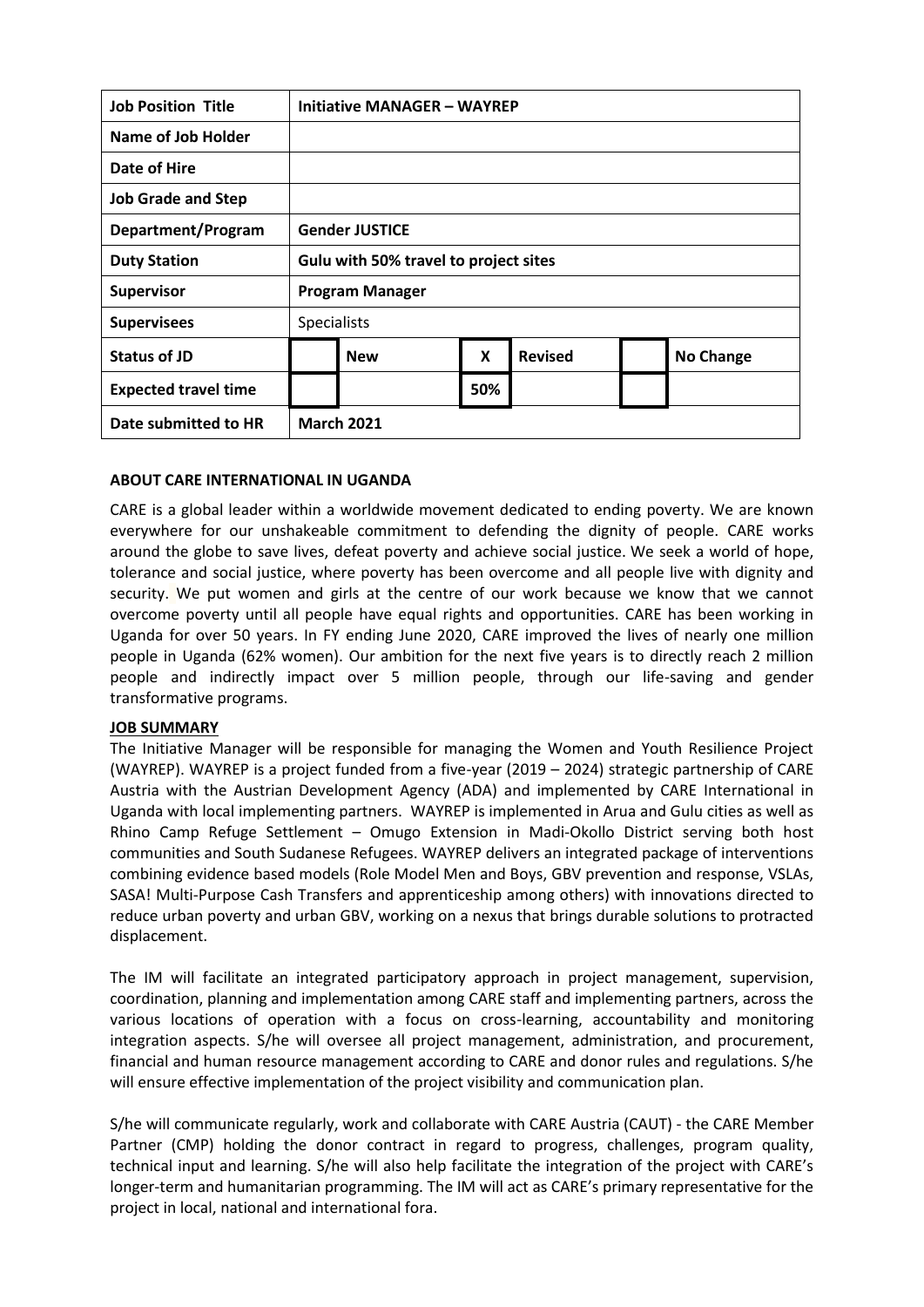S/he will facilitate smooth coordination between the team, implementing partners and other agencies from Government as well as the UN and other INGOs, active in the delivery of similar and complementary interventions to avoid duplication, leverage comparative strengths and contribute to joint advocacy. The IM shall fully comply with safety and security procedures of CARE and be accountable. S/he will model CARE's core values, particularly CARE's commitment to Gender Equity and Diversity and ensure CARE"s Safeguarding policies are upheld by all IPs and stakeholders engaging with the Project.

## **SPECIFIC RESPONSIBILITIES**

## **Responsibility 1: Project Management (30%)**

- **1.1.** Responsible for overall project management to facilitate integrated programming through the development and monitoring of a joint Detailed Implementation Plan for the project, incorporating DIPs for implementing partners;
- **1.2.** Monitor overall project implementation as well as the budget and propose adaptations in a timely manner;
- **1.3.** Ongoing guidance to team members to fulfil project goals and objectives.
- **1.4.** Ensure compliance with donor rules and regulations by CARE and implementing partners;
- **1.5.** Conduct and document project start up / inception and close out meetings with all implementing partners and as per CARE Award and Sub Award policy;
- **1.6.** Produce quality consolidated reports including establishing joint reporting, planning and monitoring tools and mechanisms, in close cooperation with relevant staff of Implementing partners and the finance department;

# **Job Responsibility 2: Project Quality and Learning (20%)**

- **2.1** Provide strategic guidance in unifying and integrating approaches and models between implementing partners in different geographical areas and result areas with support from Technical staff and MEAL staff since WAYREP is an integrated project bringing together evidence based models (RMM&B, Y/VSLAs, Evidence based advocacy, etc.) and testing innovations (cash transfers, working on urban poverty and GBV in the urban context, etc.) requiring an integrated approach;
- **2.2** Responsible for overseeing the implementation and further development of the project's integrated Monitoring, Evaluation, Accountability, and Learning (MEAL) framework, with support from the MEAL Team and CARE Austria, including a common beneficiary database that can be used by implementing partners;
- **2.3** Ensure the project MTR, end line and final evaluation are conducted in a timely and quality manner;
- **2.4** Ensure measures for cross-learning and reflection as a project team, accountability, ongoing monitoring of progress and results through the use of shared monitoring tools and accountability minimum standards throughout the life of the project;

# R**esponsibility 3: Operational, Human, Financial and Administrative Management (15%)**

- **3.1.**Responsible for the overall management of project resources human, financial and assets in line with donor and CARE rules and regulations;
- **3.2.**Supervises a team of staff as per CARE HR Manual (ensuring timely goal setting, feedback, performance assessments, coaching, mentoring) and indirectly supervises senior staff from implementing partners;
- **3.3.**Ensure the project develops costed action plans, procurement plans and cash projections/forecasts in a timely manner to allow for appropriate cash flow and availability of goods and services,
- **3.4.**Create or adapt management systems in line with CARE's standard operating procedures, ensuring consistency with project needs.
- **3.5.**Oversee flows of funds to implementing partners and CARE Uganda by CAUT and review both financial and narrative reports from IPs to CAUT, in close coordination with the CARE Finance Team;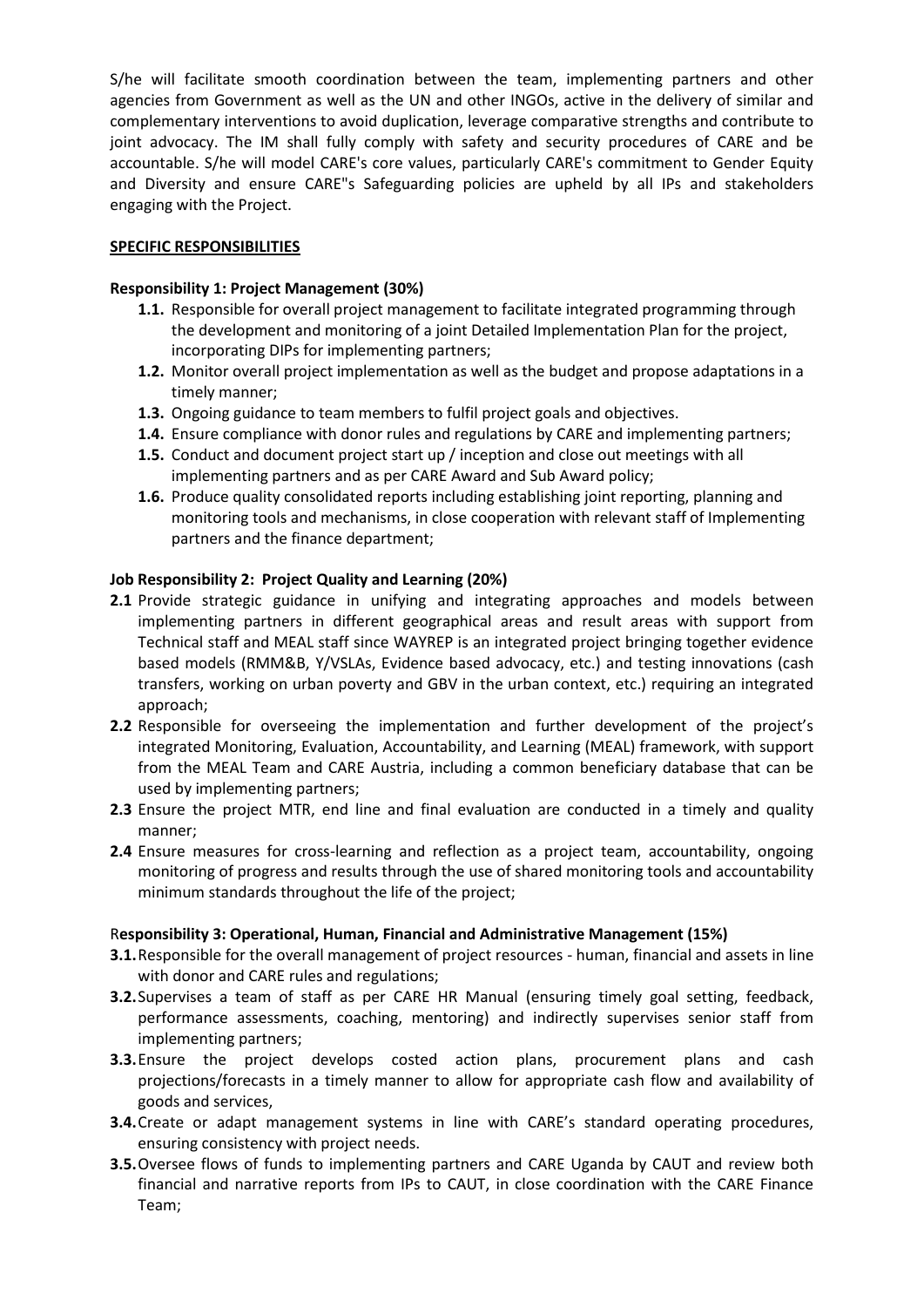- **3.6.**Oversee overall performance of implementing partners sub contracted by CARE Uganda together with the Grants and Contracts team; Ensure on-going capacity building at institutional, organizational and technical level, including attention to Gender Equity and Diversity
- **3.7.**Ensure adherence of IPs to approved budgets, regularly collect and report to the Program Management Unit and Project Steering Committee on overall burn rates, and prepare proposals on budget reallocations with / for IPs and / or CARE Uganda when needed;

# R**esponsibility 4: Planning and Coordination (15%)**

- 4.1 Ensure effective mechanisms for joint planning, integrated implementation, joint & participatory monitoring and management between project staff and IP staff;
- 4.2 Support effective mechanisms for information sharing and cooperation among project team, including implementing partners' staff at all levels (Arua and Gulu Cities and in Omugo Extension – Refugee settlement);
- 4.3 4.4 Ensure effective mechanisms for information sharing and cooperation with other complementary initiatives / projects with which WAYREP collaborates (e.g. cash transfer actors), including organizing regular coordination meetings as needed;

### **Responsibility #5 Coordination with authorities and actors (10%)**

- 5.1 Responsible for developing and / or strengthening excellent working relations with various actors about the project, including (I) the Office of the Prime Minister (OPM) at settlement level, (ii) Arua and Gulu City authorities and (iii) in close collaboration and coordination with other CARE representatives in the regions;
- 5.2 Responsible for ensuring good relationships with relevant local councils, including Refugee Welfare Council authorities for work in settlements, Youth Councils, Women Councils, etc.;
- 5.3 Responsible for closely coordinating with other agencies working on similar issues in the targeted areas, (e.g. UNHCR on Protection and GBV in settlements, District level NGO Coordination, etc.) and ensure the project is well represented in the various relevant technical working groups and coordination meetings at settlement and district level while positioning CARE overall and not presenting WAYREP in a siloed standalone manner to external actors;
- 5.4 Build and maintain productive working relationships with CAUT, in particular ensure good communication and collaboration with CAUT coordinator and technical experts;
- 5.5 In agreement with CD and CAUT, engage with ADA Representation in Uganda to prepare monitoring visits, participate in meetings and send regular updates, etc.
- 5.6 Responsible for all external representation of the project at meetings, events, conferences, and other fora, to key stakeholders, providing them with information about project objectives, risks, constraints and progress;

### **6. Promote Gender Equity & Diversity, and Safeguarding Practices (5%)**

- 6.1 Practice a behavior that is consistent with CARE's core values and promotion of gender equity and diversity goals;
- 6.2 Play a leadership role in identifying and implementing initiatives that enhance CARE's commitment to gender and diversity.
- 6.3 Ensure that CARE Safeguarding policies and procedures are adhered to by all and the staff that S/he supervisors both directly or indirectly
- 6.4 Ensure that staff and related personnel as well as partner staff are familiar with the following organizational policies and procedures, can apply them and identify breaches; The CI Safeguarding Policy, Protection from Sexual Harassment, Exploitation and Abuse and Child Abuse, The anti-discrimination and harassment policy, The Code of conduct.
- 6.5. Ensure that an effective Complaints, Reporting and Feedback system in place for the whole project staff, beneficiaries and third parties;

### **7.0 Other Responsibilities 5%**

Perform any other duties as assigned a competent CARE Authority.

### **RELATIONSHIPS AND COLLABORATION:**